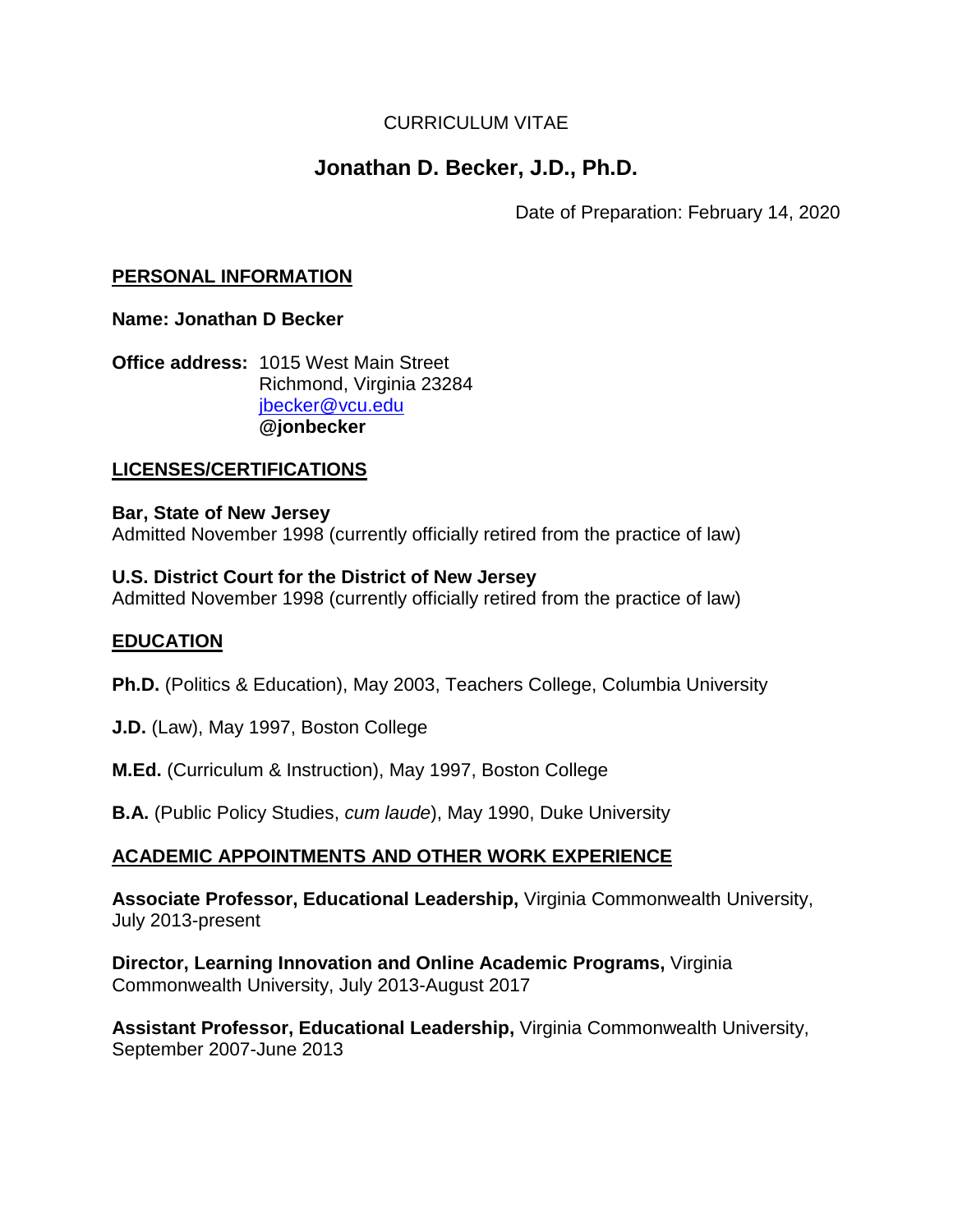**Assistant Professor, Educational Leadership,** Hofstra University, September 2002- August 2007

**Research Director, Interactive, Inc.,** Huntington, NY, October 1997-August 2002

# **AREAS OF SPECIAL INTEREST**

- Distance education
- Educational technology
- Educational equity
- School law
- Educational policy

# **SCHOLARSHIP**

### **BIBLIOGRAPHY**

#### **Refereed Articles:**

.

- Becker, J. D., & Levin, D. A. (2020). Like Moths to a Flame: Unsecured Networks, Tech-Savvy Students, and District Policy. *Journal of Cases in Educational Leadership*. https://doi.org[/10.1177/1555458919899458](https://doi-org.proxy.library.vcu.edu/10.1177/1555458919899458)
- Wyner, Y., Becker, J., & Torff, B. (2014). Explicitly Linking Human Impact to Ecological Function in Secondary School Classrooms. *The American Biology Teacher*, *76*(8), 508-515.
- Mann, D., Reardon, R.M. Becker, J.D., Shakeshaft, C., Bacon, N. (2011). Immersive, interactive, web-enabled computer simulation as a trigger for learning: The Next Generation of Problem-based Learning in Educational Leadership. *Journal of Research on Leadership Education*, 6(5), pp. 272-87.
- Becker, J.D., Stewart, M., & Green, J. (2010). Here, there & everywhere: A Review of DIYU. *in [education](http://www.ineducation.ca/)* [On-line serial], 16(1). URL <http://www.ineducation.ca/article/here-there-everywhere-review-diy-u>
- Becker, J.D. (2008). The Digital Horserace: An Analysis of differences in student computer use across the states and across the years. *Journal of [Educational](http://baywood.metapress.com/link.asp?id=4t73610t85057771) [Computing](http://baywood.metapress.com/link.asp?id=4t73610t85057771) Researc*h, 39(3), pp. 285-312.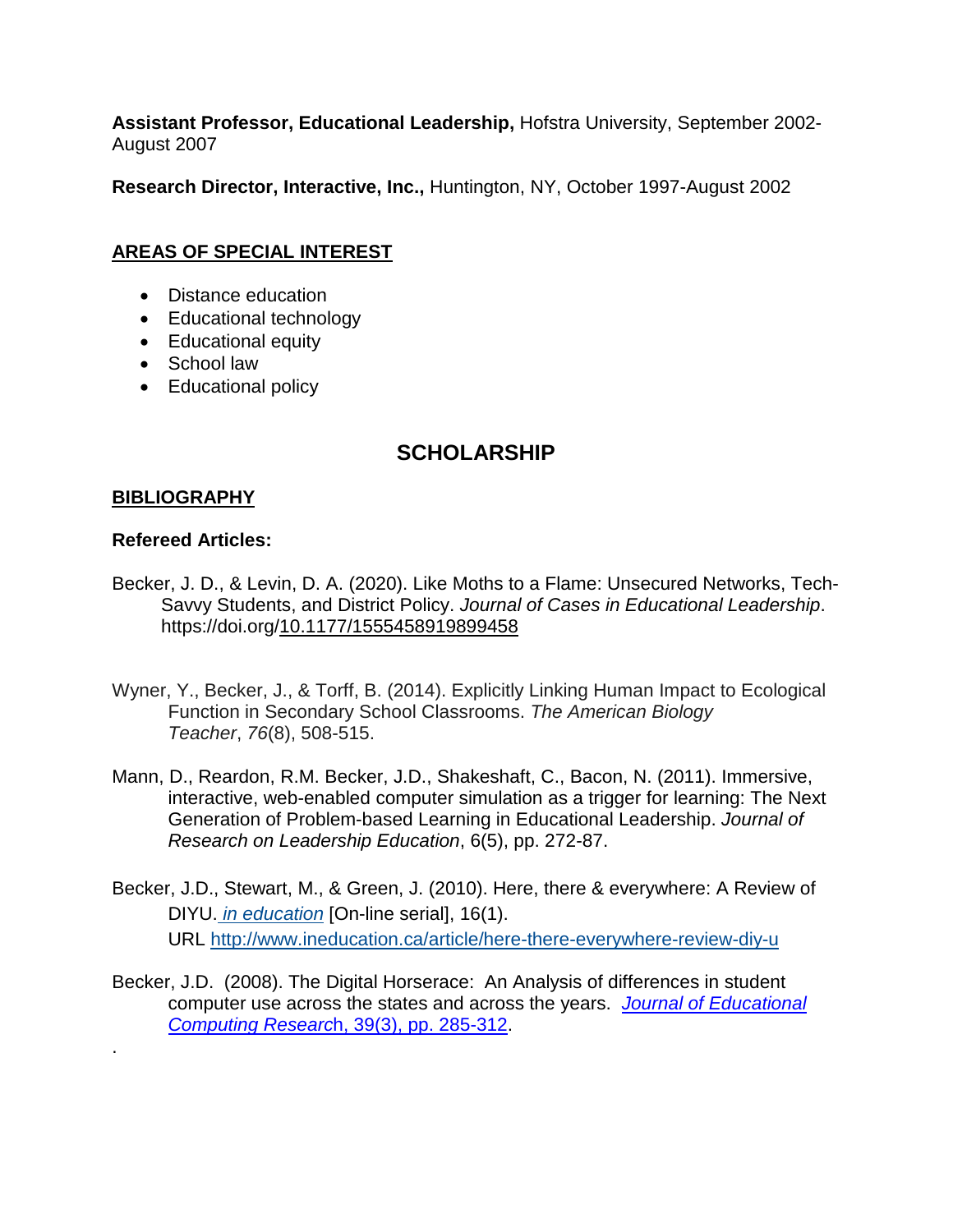- Becker, J.D. (2007). Mind the gaps: Exploring the use of technology to facilitate parental involvement, particularly for historically underserved populations. *Journal of School Public Relations, 28(2)*, pp. 57-82.
- Becker, J. D. (2006). Digital equity in education: A Multilevel examination of differences in and relationships between computer access, computer use and state-level technology policies. *Education Policy Analysis Archives, 15*(3). Retrieved [date] from [http://epaa.asu.edu/epaa/v15n3/.](http://epaa.asu.edu/epaa/v15n3/)
- Becker, J.D. (2004). Thinking outside the (bricks-and-mortar) box(es): Using cyberspace technology to reconceptualize schooling and community in the face of resegregation. *Journal of School Public Relations, 25(2)*, pp. 177-202.

#### **Book Chapters:**

- Gogia, L. & Becker, J.D. (2016). Universal Design Through Openly Networked Connected Learning. In L. Scott & C. Thoma (Eds.). *Universal Design for Distance Education: A Guide for Online Course Development*. Ann Arbor, MI: XanEdu.
- Becker, J.D., & Barkley, C. (2013). Building social capital through social media: School leaders' use of social media for professional learning. In. Militello, M. & Friend, J. (Eds.), *Principal 2.0: Technology and Educational Leadership*. Charlotte, N.C.: Information Age Publishing.
- Mann, D., Reardon, R. M., Becker, J. D., Shakeshaft, C., & Reich, M. R. (2012). Engagement in an online video simulation in educational leadership. In P. Blessinger & C. Wankel (Eds.), *Cutting-edge technologies in higher education. Volume 3: Increasing student engagement and retention using immersive interfaces: Virtual worlds, gaming, and simulation.*

#### **Monographs:**

Mann, D., Shakeshaft, C., Becker, J. & Kottkamp, R. (1999). *West Virginia Story: Achievement Gains from a Statewide Comprehensive Instructional Technology Program*. Santa Monica, CA: A Milken Family Foundation Monograph. (ED429575)<http://eric.ed.gov/?id=ED429575>

Becker, J.D., Hodge, C.A., Sepelyak, M.W. (2010). *Assessing technology literacy: The Case for an authentic, project-based learning approach*. Olympia, WA: Generation YES. [http://www.genyes.org/media/freeresources/assessing\\_tech\\_literacy\\_whitepaper.](http://www.genyes.org/media/freeresources/assessing_tech_literacy_whitepaper.pdf) [pdf](http://www.genyes.org/media/freeresources/assessing_tech_literacy_whitepaper.pdf)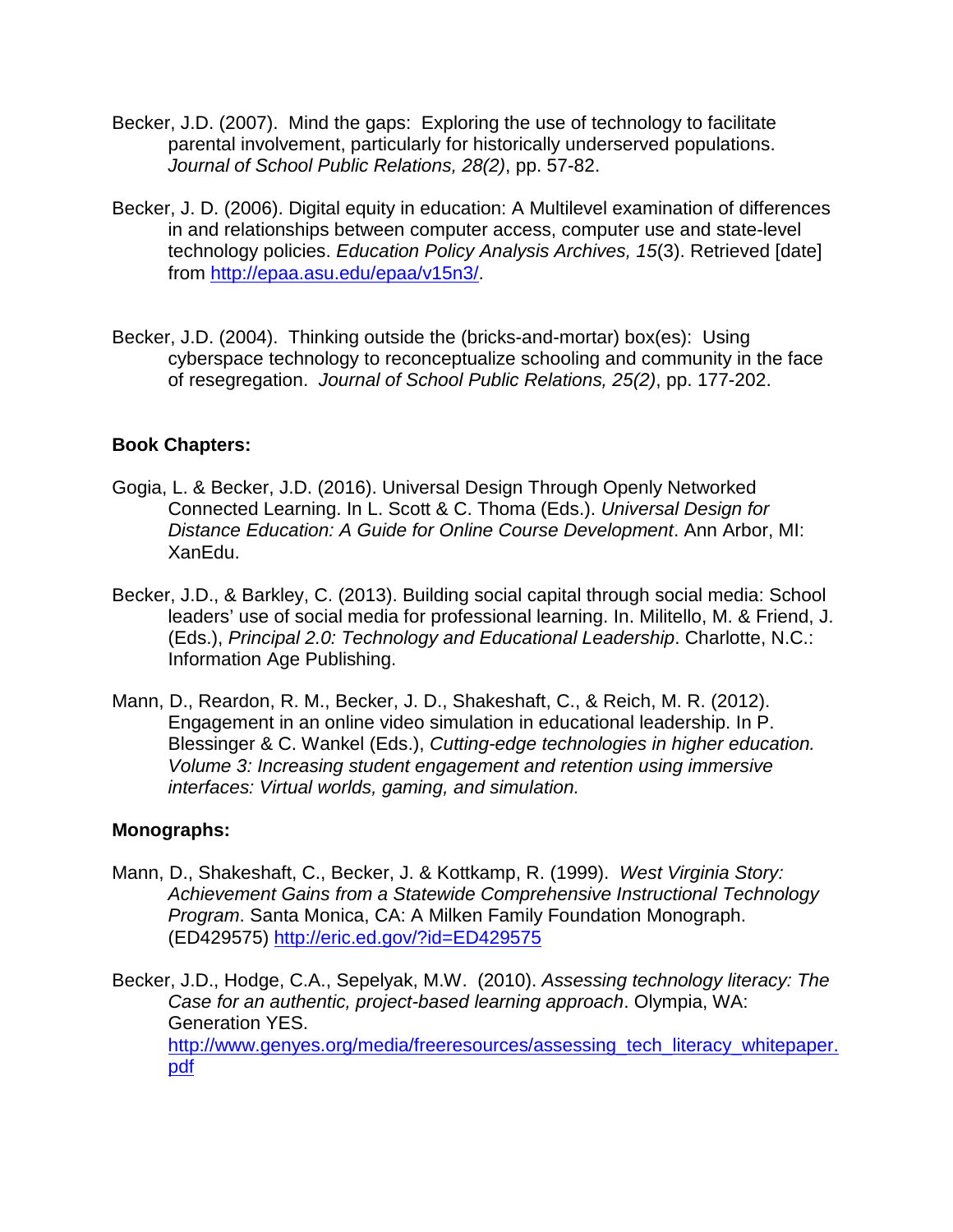Becker, J.D.*. The Cyberspace Regionalization Project: Simultaneously Bridging the Digital and Racial Divide*. Paper submitted for the Secretary's Conference on Educational Technology, July 12-13, 1999. <http://www.eric.ed.gov/ERICWebPortal/detail?accno=ED452824>

### **Other Scholarly Publications:**

Becker, J., Hill, P., Williamson, J., & Budd, B. (contributors) (2020). *7 Things You Should Know About Online Program Management*. Educause Learning Initiative. [https://library.educause.edu/resources/2020/2/7-things-you-should-know-about](https://library.educause.edu/resources/2020/2/7-things-you-should-know-about-online-program-management)[online-program-management](https://library.educause.edu/resources/2020/2/7-things-you-should-know-about-online-program-management)

*What Kevin Carey Got Right (and Wrong).* Inside Higher Education. [https://www.insidehighered.com/digital-learning/article/2019/04/10/expert-roundup-what](https://www.insidehighered.com/digital-learning/article/2019/04/10/expert-roundup-what-kevin-carey-got-right-and-wrong-about-opms)[kevin-carey-got-right-and-wrong-about-opms](https://www.insidehighered.com/digital-learning/article/2019/04/10/expert-roundup-what-kevin-carey-got-right-and-wrong-about-opms)

- Becker, J.D. (2012). Scholar 2.0: Public Intellectualism Meets the Open Web. *UCEA Review*, 52(2), pp. 17-19. Also available online as<http://bit.ly/scholar20>
- Shakeshaft, C., Mann, D., Becker, J. & Sweeney, K. *Choosing the Right Technology.* The School Administrator, Vol. 59, n. 1, p34-37 (January 2002)
- Mann D., Shakeshaft C., Kottkamp R., & Becker, J. *Playing to Learn*. American School Board Journal, Vol. 187, n. 9, p34-36 Supp. September 2000.

#### **REFEREED PROFESSIONAL PRESENTATIONS**

*DistancED: A review of phenomenological studies of online learners* Distance Teaching & Learning (DTL) Conference Madison, WI August 8, 2019

*The Great VCU Bike Race Book: Online Learning Innovation* Educause ELI annual conference San Antonio, TX February 4, 2016

#### *ALT Lab: A Teaching-Learning Center for the 21st Century*

Educause annual conference Indianapolis, IN October 28, 2015

*Thought Vectors in Concept Space: Digital Investigation and Unfettered Minds at Virginia Commonwealth University* New Media Consortium (NMC) Summer Conference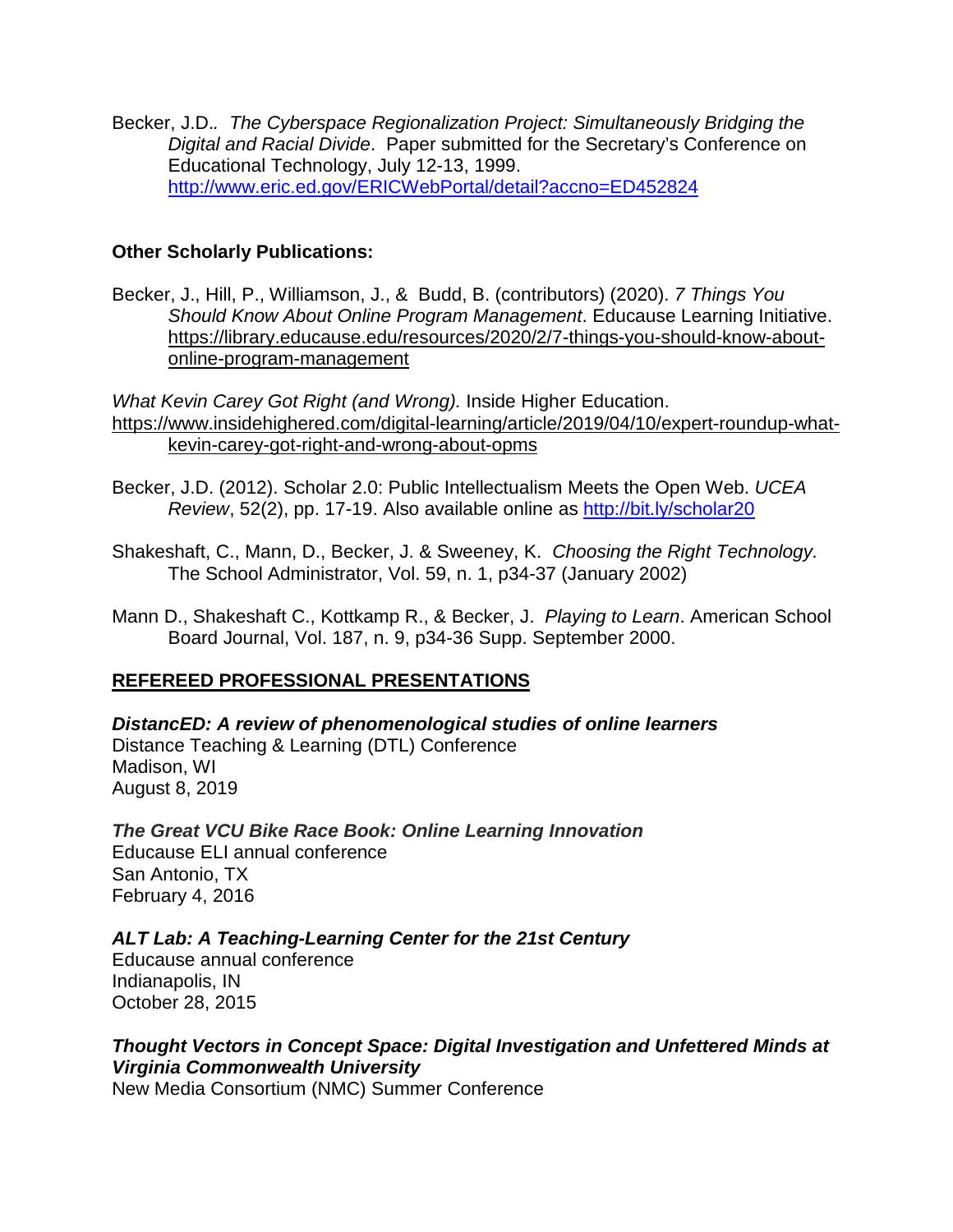Alexandria, VA June 11, 2015

#### *VCU's New Media cMOOC: Live in Concert!*

New Media Consortium (NMC) Summer Conference Portland, OR June 18, 2014

#### *[Build-A-MOOC Workshop](http://www.educonphilly.org/conversations/Build-A-MOOC_Workshop)*

Educon 2.4 January 26, 2013, Philadelphia, PA

#### *Mythbusting: Education, Technology & The Law*

Virginia Society for Technology in Education (VSTE) Annual Conference - December 3, 2012, Virginia Beach, VA

# *Into the Tangled Web: K-12 Educators, Free Speech Rights, and Social Media* VASCD

Annual Conference - December 7, 2012, Williamsburg, VA

#### *School Leader Use of Social Media For Professional Discourse*

University Council on Educational Administration (UCEA) Annual Conference – November 17, 2012, Denver, CO

*[Role Clarity and Instructional Technology Facilitators: A Social Network Analysis](http://isteconference.org/2012/program/search_results_details.php?sessionid=70222202&selection_id=73767943&rownumber=2&max=2&gopage=)*

Paper session International Society for Technology in Education (ISTE) Annual conference – June 25, 2012, San Diego, CA

#### *[Bringing a mashup of learning theories to bear on online learning: A critical reflection](http://wp.vcu.edu/online-learning-summit/test1/strand-2/paper-1/)*

VCU Online Learning Summit May 16, 2012, Richmond, VA

*[Beyond Klout and PLNs: Towards an Understanding and Application of Network Theory](http://educon24.org/conversations/Beyond_Klout_and_PLNs-Towards_an_Understanding_and_Application_of_Network_Theory_to_Education)  [to Education](http://educon24.org/conversations/Beyond_Klout_and_PLNs-Towards_an_Understanding_and_Application_of_Network_Theory_to_Education)*

Educon 2.4 January 28, 2012, Philadelphia, PA

#### *[#chats and #camps: Examining the Impact of Social Media-Fueled PD on Classroom](http://educon24.org/conversations/chats_and-camps-Examining_the_Impact_of_Social_Media-Fueled_PD_on_Classroom_Practice_and_Student_Learning)  [Practice and Student Learning](http://educon24.org/conversations/chats_and-camps-Examining_the_Impact_of_Social_Media-Fueled_PD_on_Classroom_Practice_and_Student_Learning)*

Educon 2.4 January 28, 2012, Philadelphia, PA

*Immersive, interactive, web-enabled computer simulation as a trigger for learning: The Next Generation of Problem-based Learning in Educational Leadership*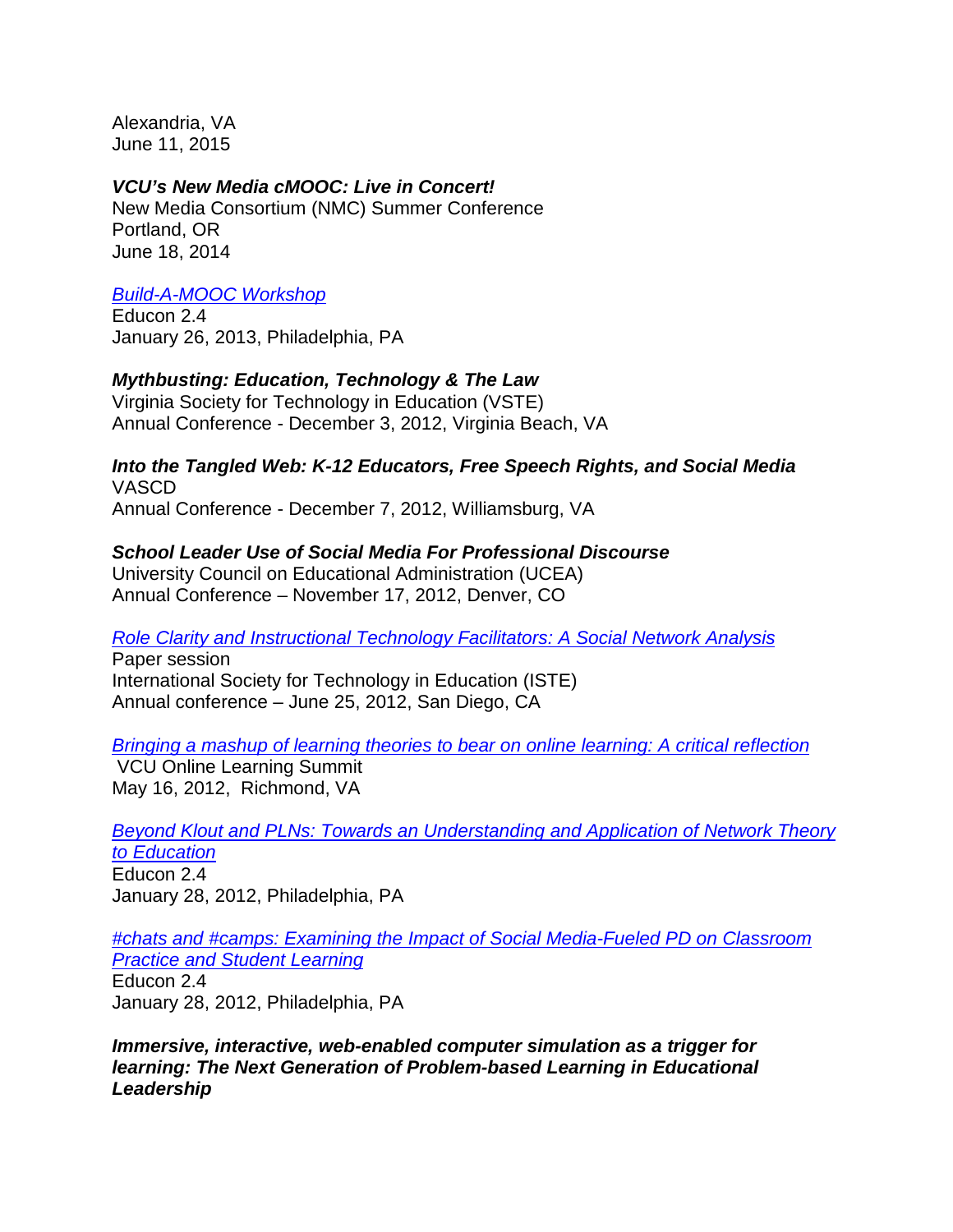University Council on Educational Administration (UCEA) Annual Conference – November 18, 2011, Pittsburgh, PA

*[On warrants and knowledge claims: Everything you ever wanted to know about](http://educon23.org/conversations/On_warrants_and_knowledge_claims-_Everything_you_ever_wanted_to_know_about_educational_research_but_was_afraid_to_ask)  [educational research but were afraid to ask](http://educon23.org/conversations/On_warrants_and_knowledge_claims-_Everything_you_ever_wanted_to_know_about_educational_research_but_was_afraid_to_ask)* Educon 2.3 January 29, 2011, Philadelphia, PA

*<i>I'm From the Education Department and Am Here to Help" and other bedtime [stories: A conversation about how to make and influence policy with some who](http://educon23.org/conversations/-Im_From_the_Education_Department_and_Am_Here_to_Help_and_other_bedtime_stories-_A_conversation_about_how_to_make_and_influence_policy_with_some_who_do-)  [do.](http://educon23.org/conversations/-Im_From_the_Education_Department_and_Am_Here_to_Help_and_other_bedtime_stories-_A_conversation_about_how_to_make_and_influence_policy_with_some_who_do-)* Educon 2.3 January 29, 2011, Philadelphia, PA

*[#teach w/ #tweet](http://www.isteconference.org/ISTE/2011/program/search_results_details.php?sessionid=60714207&selection_id=69502127&rownumber=1&max=24&gopage=)* International Society for Technology in Education (ISTE) Annual Conference - June 27, 2011, Philadelphia, PA

*[#tweet.](http://center.uoregon.edu/ISTE/2010/program/search_results_details.php?sessionid=49955820&selection_id=59052411&rownumber=1&max=1&gopage=) #learn. #lead*

International Society for Technology in Education (ISTE) Annual conference – June 28, 2010, Denver, CO

*Perceptions, Use and Regulation of the Internet: A Study of [Parent-Adolescent](http://convention2.allacademic.com/one/aera/aera10/index.php?click_key=1&cmd=Multi+Search+Search+Load+Publication&publication_id=394204&PHPSESSID=ed3a26536f3d1f6e7d8709f417c11781) Dyads*

American Educational Research Association (AERA) Annual Conference – May 1, 2010, Denver, CO

# *Legal Issues and the Web: Educator Free Speech in the Digital Age*

Consortium of School Networking (CoSN) Annual Conference – March 1, 2010, Washington, D.C.

*Educational Technology and the Law: Stump the Lawyers!* [Educon](http://educon22.wikispaces.com/) 2.2 January 30, 2010, Philadelphia, PA

*Expression and Association Rights of School Employees in Electronic [Environments](http://convention3.allacademic.com/one/aera/aera09/index.php?click_key=1&cmd=Multi+Search+Search+Load+Publication&publication_id=289864&PHPSESSID=13c77c940edcf373857d6e7f2a4738ec)* American Educational Research Association (AERA) Annual Conference – April 14, 2009, San Diego, CA

*Deliberative Civic Education and Student Civic [Engagement](http://convention3.allacademic.com/one/aera/aera09/index.php?click_key=1&cmd=Multi+Search+Search+Load+Publication&publication_id=287046&PHPSESSID=13c77c940edcf373857d6e7f2a4738ec)* American Educational Research Association (AERA) Annual Conference – April 14, 2009, San Diego, CA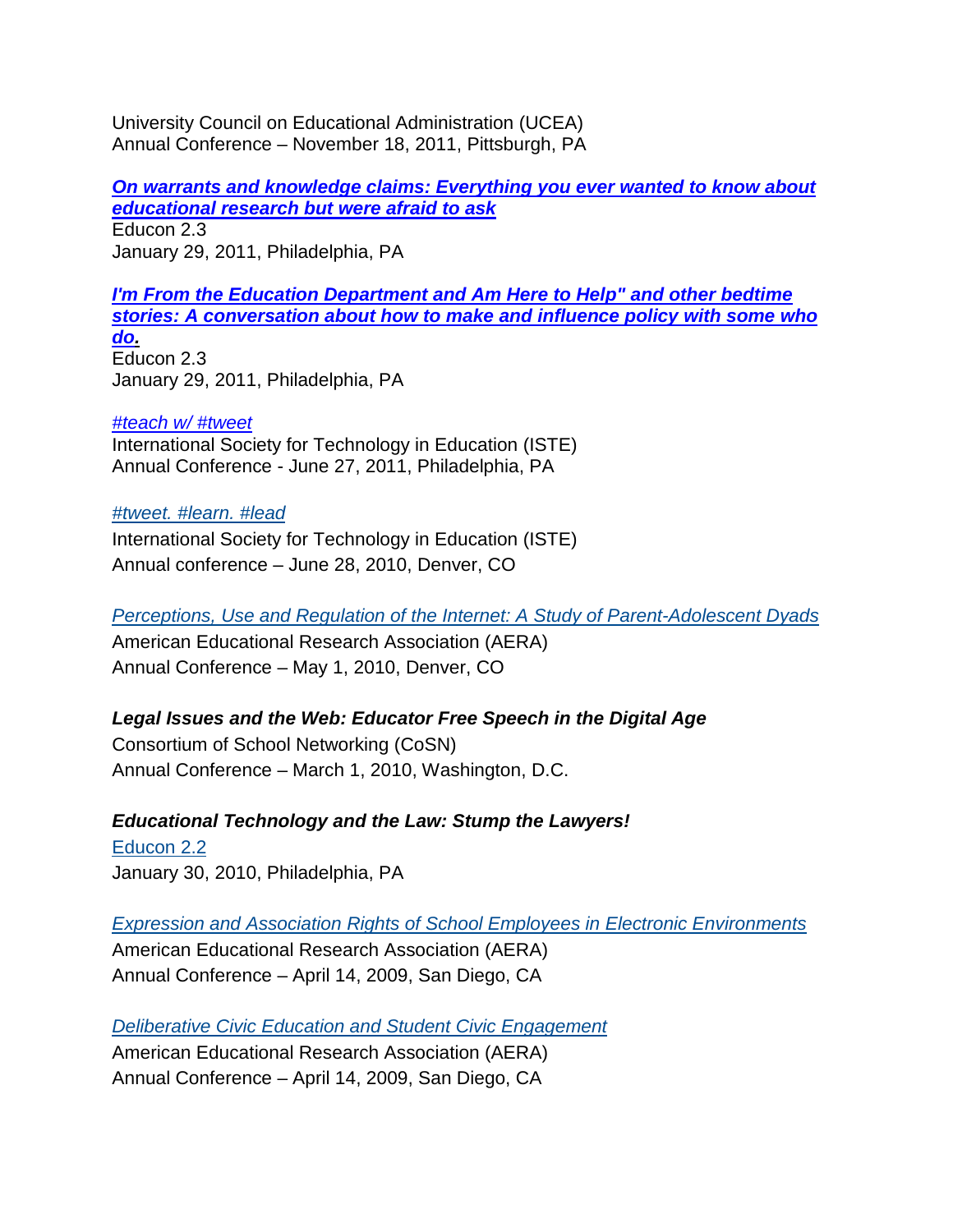# *The Digital Horserace: An Analysis of differences in student computer use across the states and across the years*

Consortium of School Networking (CoSN) Annual Conference – March 14, 2009, Austin, TX

# *Leadership 2.0: Transforming Schooling in and for the 21st Centur***y**

[Educon](http://educon21.wikispaces.com/) 2.1 January 24, 2009, Philadelphia, PA

# *Leading Difference: Multiple Case Studies of Leaders of Technologically Innovative Schools*

University Council on Educational Administration (UCEA) Annual Conference – October 31-November 2, 2008, Orlando, FL

# *Leadership 2.0*

University Council on Educational Administration (UCEA) Annual Conference – October 31-November 2, 2008, Orlando, FL

# *Facilitating Technology Integration: A Synthesis of the Research*

K12 Online Conference October 20-31, 2008 [\(http://k12onlineconference.org/?p=305\)](http://k12onlineconference.org/?p=305)

*"Butting" Heads with the First Amendment Teacher Free Speech Rights in the*  **Digital Age** Commonwealth Education Law Conference (with C. Magill & H. Wright) April 24, 2008, Richmond, VA

*Facilitating Technology Integration: Results from an Evaluation of West Virginia's Enhancing Education Through Technology (EETT) Model School Project* American Educational Research Association (AERA) Annual Conference – March 28, 2008, New York, NY

*The Digital Horserace: An Analysis of differences in student computer use across the states and across the years* American Educational Research Association (AERA) Annual Conference – March 28, 2008, New York, NY

*Facilitating Technology Integration: Results from an Evaluation of West Virginia's Enhancing Education Through Technology (EETT) Model School Project* University Council on Educational Administration (UCEA) Annual Conference – November 16, 2007, Alexandria, VA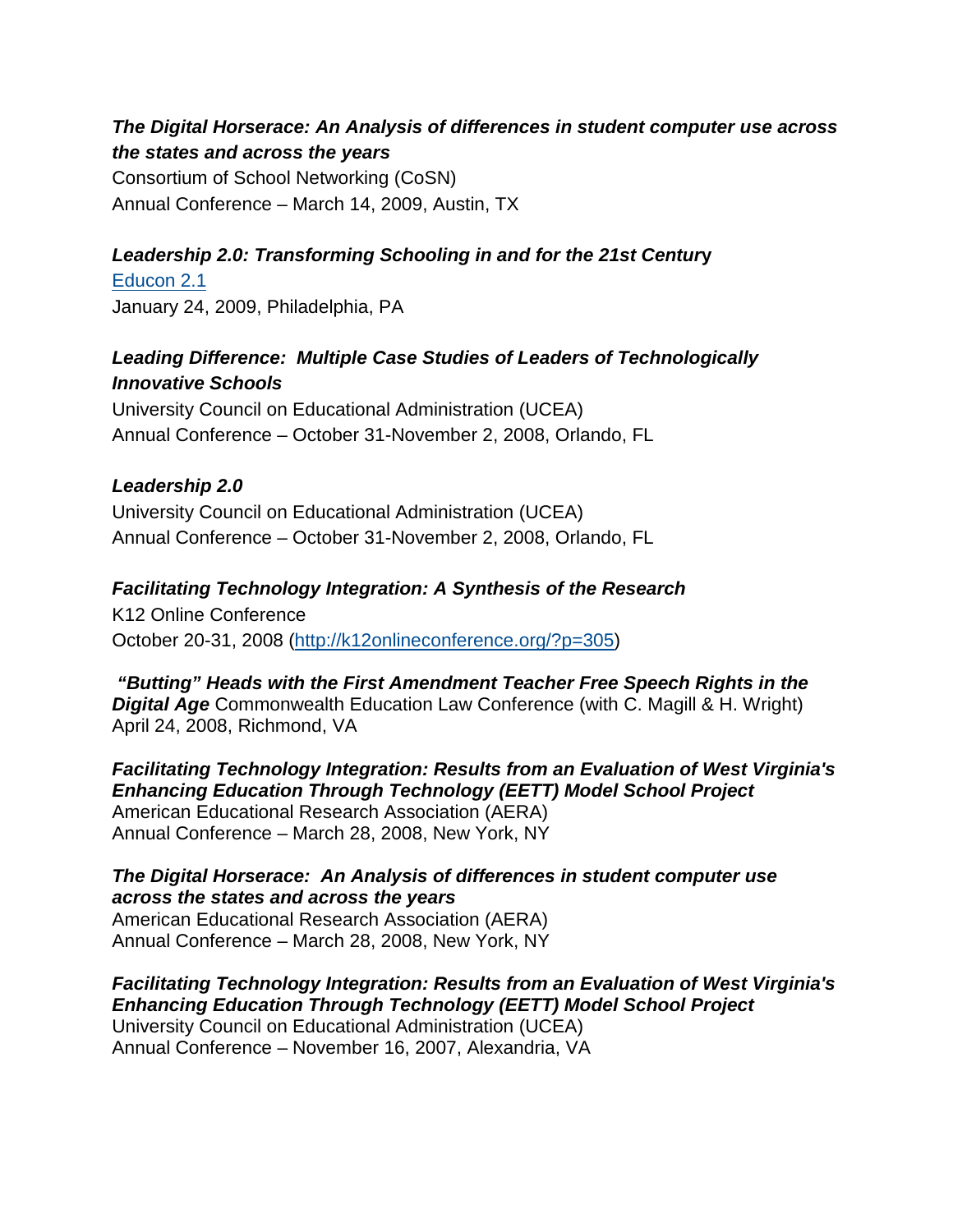#### *Beyond Self-Report: Using Technology to Evaluate the Use of Technology in Schools and Classrooms.*

American Educational Research Association (AERA) Annual Conference – April 13, 2007, Chicago, IL

### *The Evaluation of West Virginia's Enhancing Education Through Technology (EETT) Model School Project (symposium presentation).*

American Educational Research Association (AERA) Annual Conference – April 11, 2007, Chicago, IL

# *FOIA, FERPA and Other Acronyms Not Necessarily Beginning with 'F': A Review of Information Privacy Issues in Public Education in the Information Age.*

University Council on Educational Administration (UCEA) Annual Convention – November 10 2006 San Antonio, TX.

### *Are you Ready for Data Driven Decision Making?: The School Information Support System Questionnaire (SISSQ)*

University Council on Educational Administration (UCEA) Annual Convention – November 11, 2005, Nashville, TN.

### *Building capacity for technology leadership in educational administration preparation programs*

American Educational Research Association (AERA) Annual Conference - April 13, 2005, Montreal, Canada

# *FOIA, FERPA and other acronyms not necessarily beginning with "F": Balancing information privacy and access to public information in education*

Hofstra University conference "*Using Data for Informed Instruction*", January 14, 2005

*Exploring social justice in leadership preparation programs* University Council on Educational Administration (UCEA)

Annual Convention – November 13, 2004, Kansas City, MO.

#### *Digital Equity in Education: A Multilevel Examination of Differences in and Relationships Between Computer Access and Computer Use.*  University Council on Educational Administration (UCEA) Annual Convention – November 12, 2004, Kansas City, MO.

### *The Overrepresentation of Students of Color as a Next Generation , Within-School Racial Segregation Problem.*

Brown v. Board of Education: The Unfinished Agenda - March 29, 2004 (a Long Island conference sponsored by ERASE Racism, an initiative of the Long Island Community Foundation, and 15 institutions of higher education based on Long Island, including Hofstra University).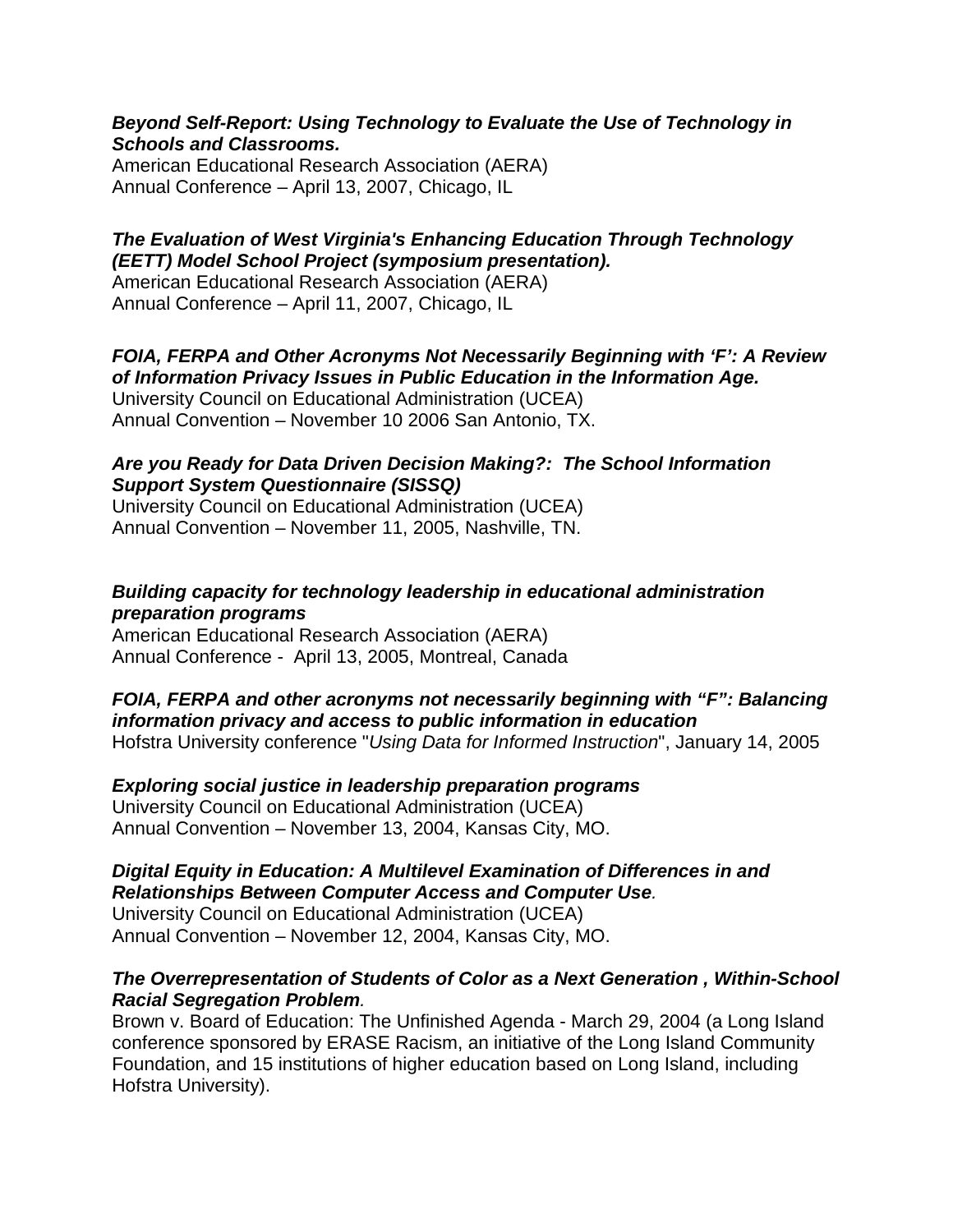#### *State-level education technology policies and digital equity in schools: A multilevel analysis.*

American Educational Research Association (AERA) Annual Conference – April 21-25, 2003, Chicago, IL

### *Web-based Surveys: Are Educators Ready for Next-Generation Research Methods?*

American Educational Research Association (AERA) Annual Conference – April 1-5, 2002, New Orleans, LA

### *Race, Sex and SES Issues in Assessment Methods of Technology on Student Learning***.**

American Educational Research Association (AERA) Annual Conference – April 10-14, 2001, Seattle, WA

# *At Daubert's Gate: Educational Research and Expert Witness Testimony***.**

American Educational Research Association (AERA) Annual Conference – April 10-14, 2001, Seattle, WA

#### *Student Racial Attitudes: Measuring the Effects of Interracial Contact in Cyberspace***.**

American Educational Research Association (AERA) Annual Conference – April 24-28, 2000, New Orleans, LA

#### *Guidelines for Assessing Technology: Implementation and Outcomes* American Association of School Administrators (AASA) Annual Conference – February 19-22, 1999, New Orleans, LA

*Guidelines for Assessing Technology: Implementation and Outcomes* Association for Supervision and Curriculum Development (ASCD) Annual Conference – March 6-8, 1999, San Francisco, CA

*The Equity Effects of Technology: A Discussion Between Researchers and*  **Political Leaders.** American Educational Research Association (AERA) Annual Conference – April 19-23, 1999, Montreal, Canada

### *The Digital Divide: The Relationships of Technology to Student Achievement, Equity Outcomes, and School Reform.*

American Educational Research Association (AERA) Annual Conference – April 19-23, 1999, Montreal, Canada

# **NON-REFEREED, INVITED PROFESSIONAL PRESENTATIONS**

| June  | Data/Information +      | Virginia Association of  | Hot Springs, VA |
|-------|-------------------------|--------------------------|-----------------|
| - 24. | <b>Privacy/Security</b> | Secondary Schools        |                 |
| 2018  |                         | <b>Principals (VASS)</b> |                 |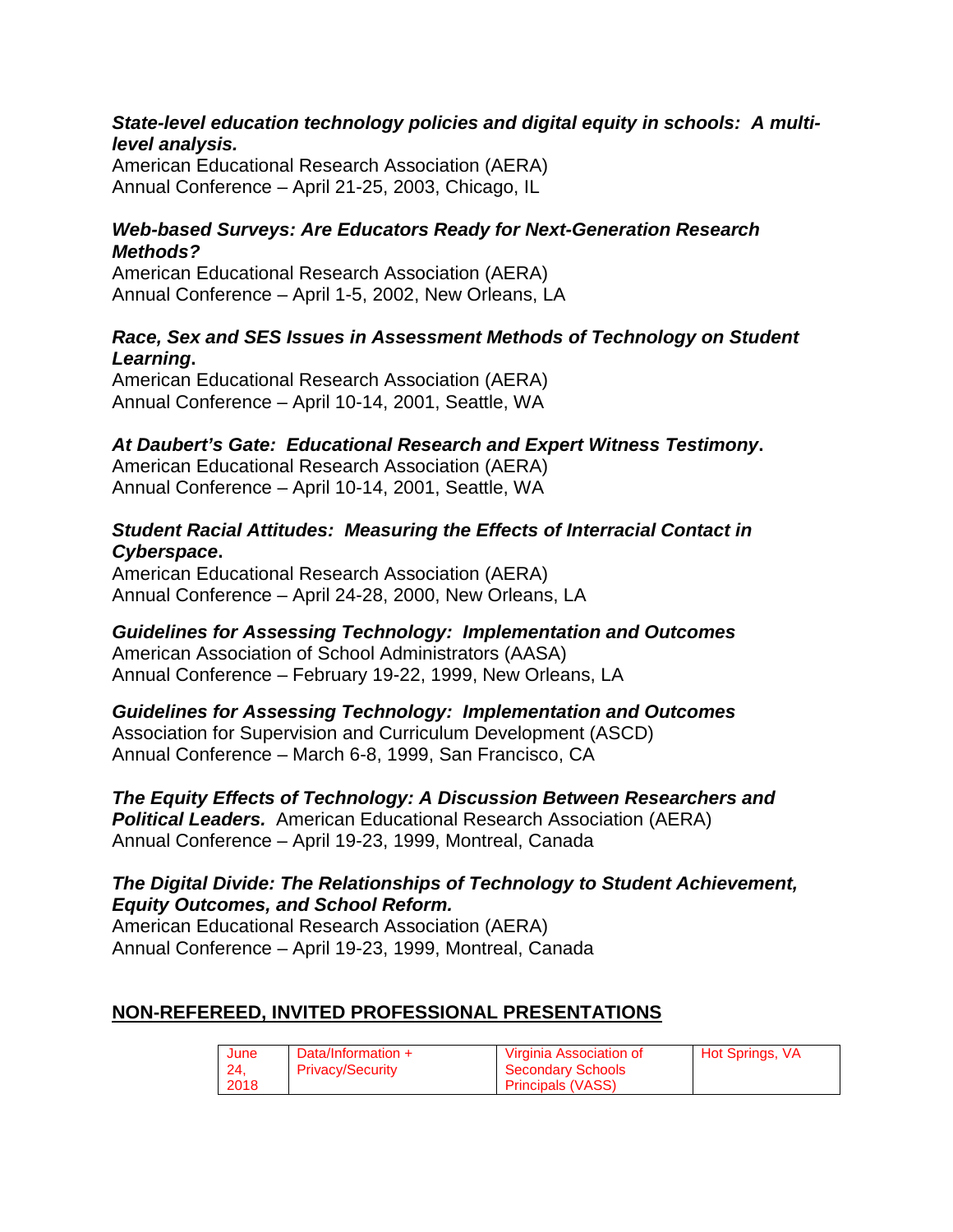| October | Data/Information +         | VSTE + VDOE LeadingED | Culpepper, VA |
|---------|----------------------------|-----------------------|---------------|
| 8.2018  | <b>Privacy/Security</b>    | Forum                 |               |
| October | Social Media and The First | VSTE + VDOE LeadingED | Culpepper, VA |
| 8.2018  | Amendment: Student and     | <b>Forum</b>          |               |
|         | <b>Teacher Rights</b>      |                       |               |

# *Social Media and the First Amendment: Student and Teacher Rights*

Leading ED Forum (VSTE + VDOE) Culpepper, VA October 8, 2018

### *Data/Information + Privacy/Security*

Leading ED Forum (VSTE + VDOE) Culpepper, VA October 8, 2018

### *Data/Information + Privacy/Security*

Virginia Association of Secondary School Principals (VASSP) Annual Conference, School Law Clinic Hot Springs, VA June 24, 2018

#### *[Connected](http://demo.desire2learncapture.com/139/Watch/3679.aspx) Learning that Matters.*

D2L Brightspace Fusion annual conference. Featured Presentation Washington, D.C. July 19, 2016

# *Beyond Klout: Towards an Understanding of Influence via Network Theory*

*Social Media Institute and* Iraqi Young Leaders Exchange Program (IYLEP) Virginia Commonwealth University (Richmond, VA) July 5, 2012

# *Leadership 2.0: Transforming Schooling in and for the 21st Century*

Chesterfield County Public Schools – [Chesterfield](http://homer.chesterfield.k12.va.us/cite/index.html) Information Technology Expo(CITE) Cosby High School (Chesterfield County, VA) August 19, 2010

# *Leadership 2.0: Transforming Schooling in and for the 21st Century*

Texas Educational Service Center (ESC) 11 Virtual Technology Conference (VTC) November 11, 2009 – online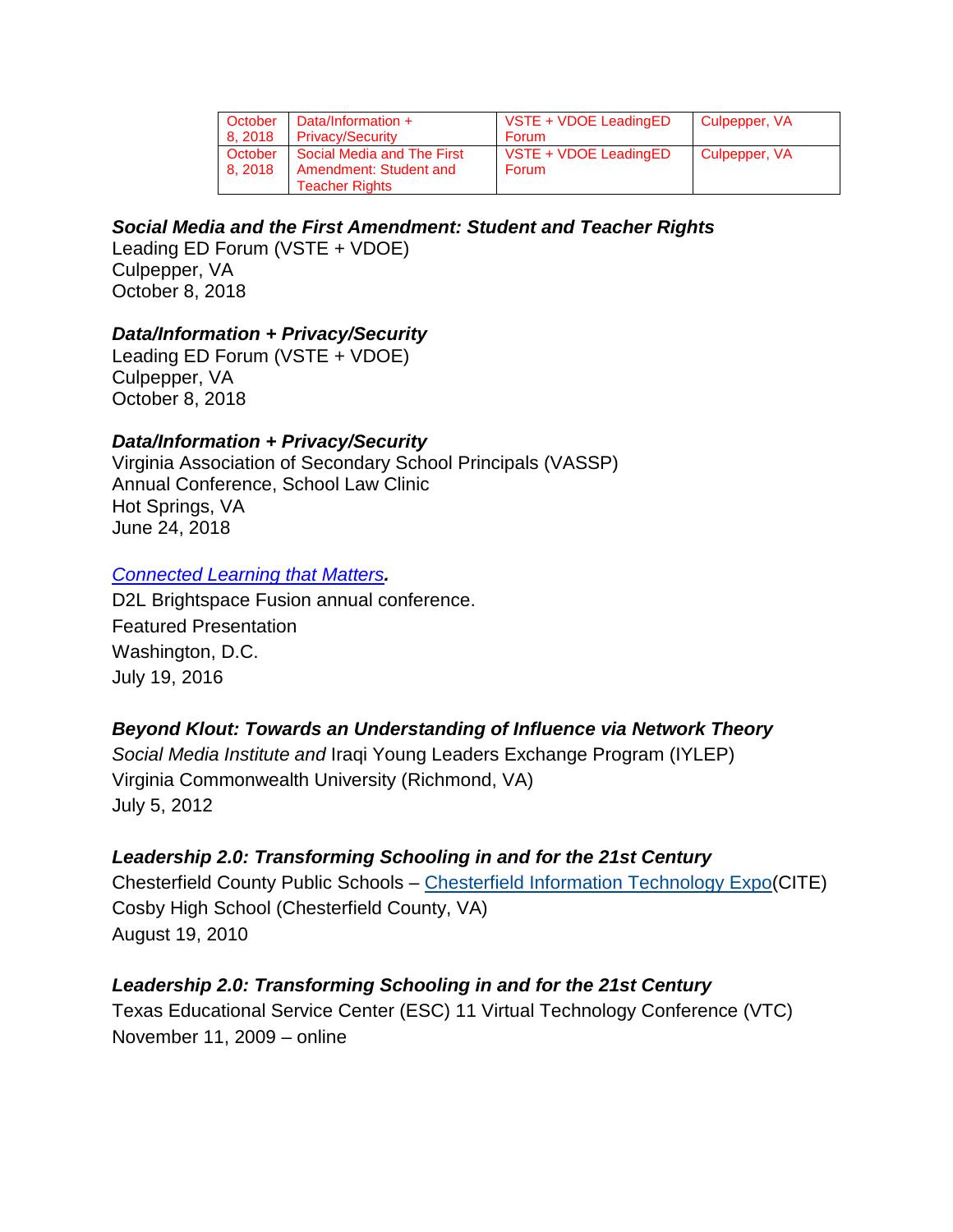### *Web 2.0 and Professional Learning*

Virginia Association of Independent Schools (VAIS) – Educational Technology Retreat March, 2009, Glen Allen, VA

### *Leadership 2.0: Leadership Without Followers*

Virginia Society for Technology in Education – Educational Technology Leadership **Institute** February 22, 2009, Virginia Beach, VA

# **GRANTS AND CONTRACTS**

### **External Grants:**

# *Ecology Disrupted: Using real scientific data about daily life to link environmental issues to ecological processes in secondary school science classrooms*

This grant, funded by the National Science Foundation (NSF), involved the development and testing of unique curricular units to help kids understand ecological principles. My role in the project was to lead the pilot and field testing of the curriculum units*.*

GRANT PERIOD: 9/1/09 – 8/31/12

FUNDING: Total: \$1,079,699 – VCU (me): \$82,138

PROJECT SUMMARY: The City College of New York and the American Museum of Natural History propose to refine and develop four case study modules in order to research the question, "Can curricular units that incorporate the analysis of real data from published research on the consequences of everyday life activities to link environmental issues to ecological principles improve student learning of ecological principles, personal and human environmental impacts and the nature of scientific activity?" The case study modules will use real data from authentic scientific research to link daily life to environmental issues and ecological principles. The modules will be built around engaging media about the scientists and their research and designed using a strategy that joins together teacher implementers, educators, researchers, and product developers in order to insure a product accessible to all learners. Controlled efficacy studies of modules will be performed in randomized control trials of the classrooms of 60 ninth grade Living Environment New York City public school teachers. Existing New York State Regents assessment items will be examined and new assessment items will be developed, field tested, and analyzed for validity and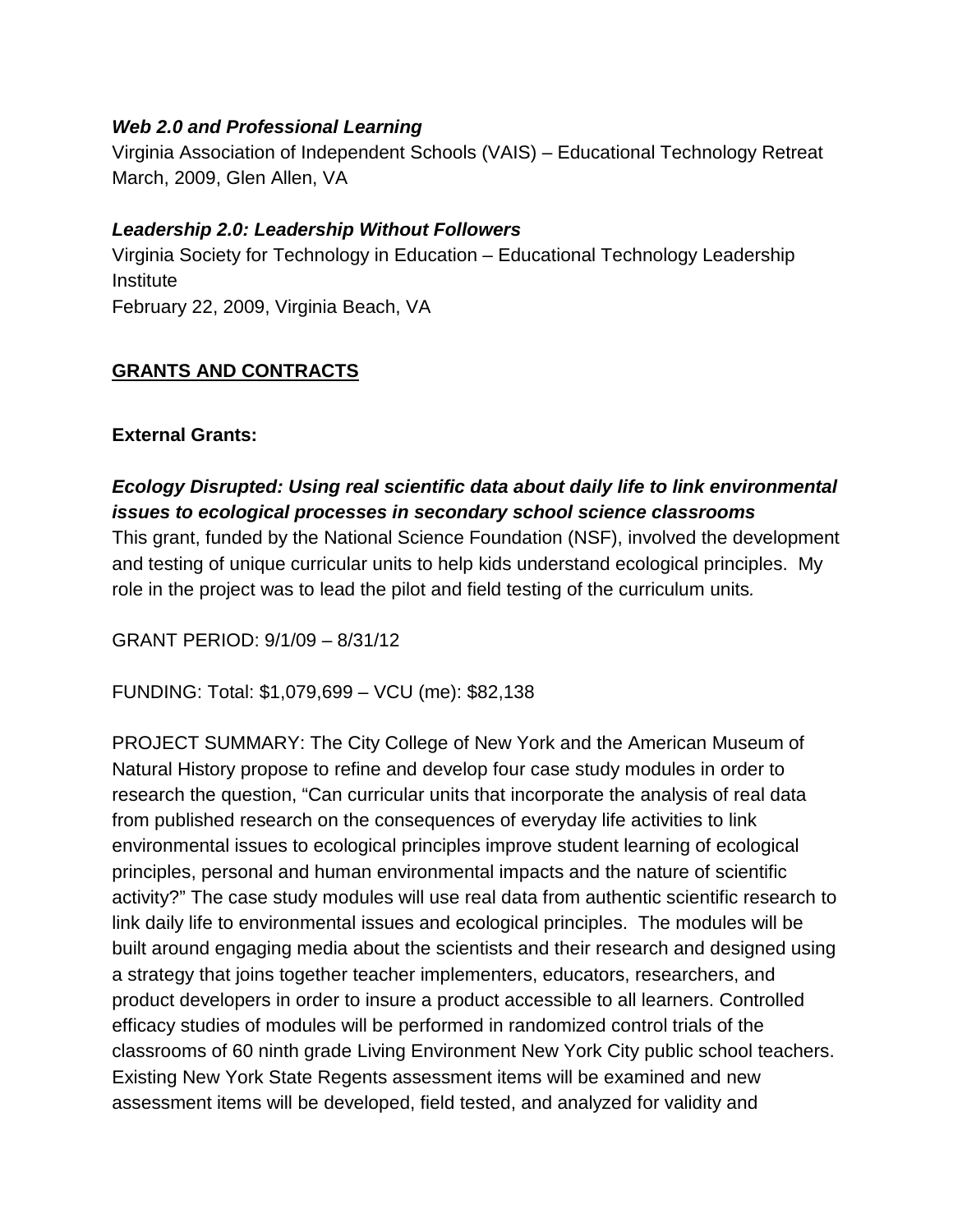reliability. Students in the experimental and control classrooms will be pre- and posttested using the developed assessments. In addition, teachers and students will complete pre-post surveys, and stratified samples of teachers will be observed and interviewed. To examine the effects of the intervention on student achievement and on instructional practices, descriptive and inferential statistics, including analysis of variance procedures will be employed in addressing the core research question dealing with student achievement. Analysis of variance techniques will also be used to examine main effects and to measure interactions between the intervention and other variables as they relate to student achievement scores.

#### *Project ALL: Authentic Learning for Leaders*

I was the evaluator on VCU's Project ALL grant. In this role, I have been working with the project team to complete annual reports and to design a formal evaluation of the leadership development program being designed through the grant.

GRANT PERIOD: 9/1/09 – 8/31/14

FUNDING: Total: \$5,258,547 – VCU (me): \$170,131

PROJECT SUMMARY: "Project ALL" (Authentic Learning for Leaders) addresses the need for a continuous pool of instructional leaders by:

- Recruiting exemplary teachers who are already instructional leaders from an extensive network of teacherleaders developed by the School of Education's Center for Teacher Leadership to be involved in an innovative, field-based training program that leads to Virginia administrative endorsement.
- Designing and piloting an instructional leader preparation program based on case studies, school-year simulations, and an internship that will prepare assistant principals to be instructional leaders in Richmond's middle and high schools.
- Developing a strong induction program that includes a yearlong instructional assistant principal apprenticeship under the guidance of a team of successful mentor leaders, followed by two years of additional mentoring.
- Incorporating new training methods and materials into university leadership preparation programs and leadership professional development nationally.
- Similar to business and military training simulators, the project will develop a school-year simulator that will use fullmotion-based video based on a computermodel of the contingencies, priorities, crises, and decision consequences that make school leadership so demanding.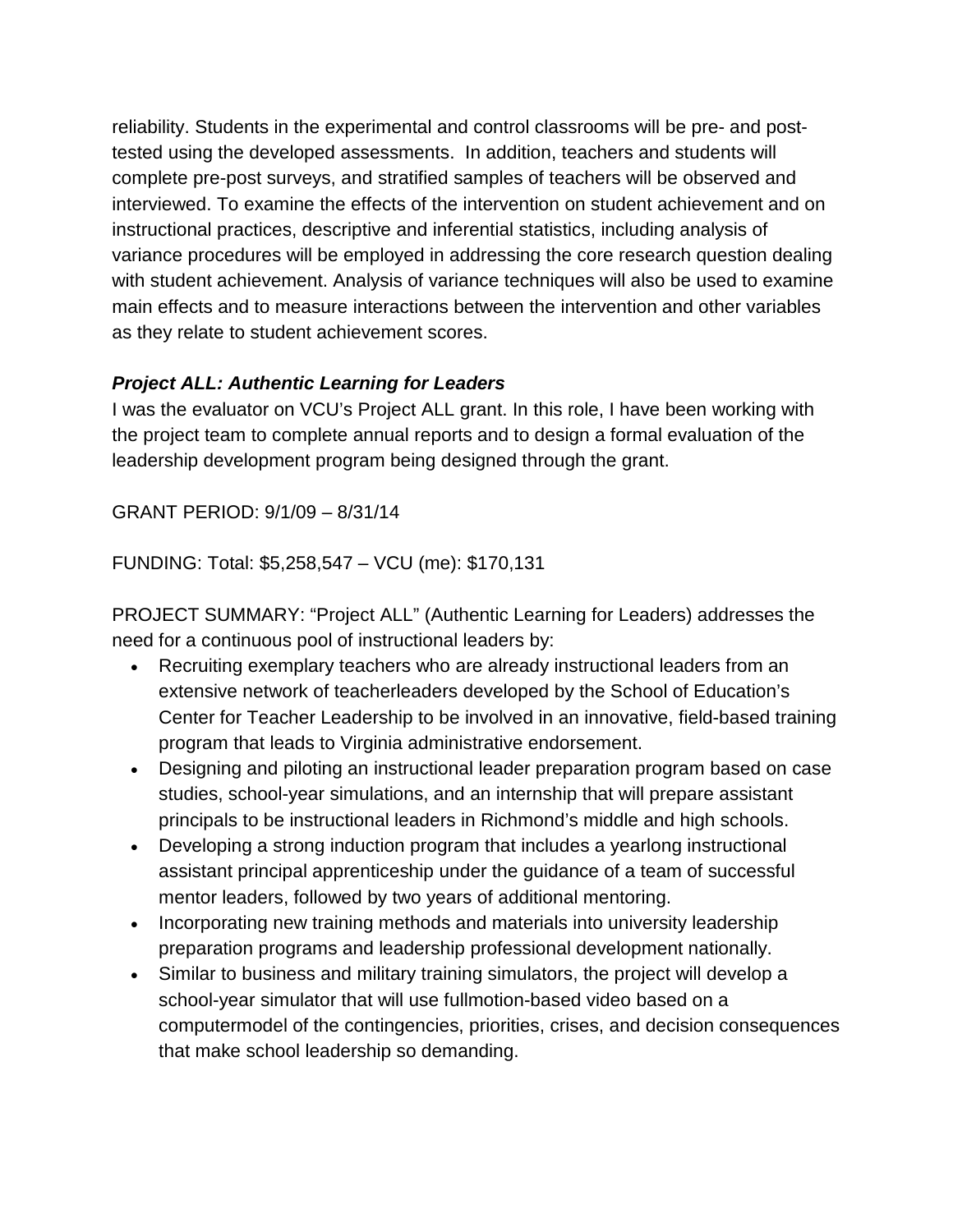# **TEACHING AND ADVISING**

# **COURSES TAUGHT**

# **At VCU**

- ADMS 647 Educational Technology and School Leadership
- ADMS 707 The Politics of Education
- EDLP 717 Communicating Research Findings
- ADMS 611 School Law
- EDUS 710 Educational Research Design
- EDLP 704 Frameworks for Decision-Making: Legal Perspectives

# **At Hofstra**

- EADM 244 School Law
- EADM 262A Understanding External Environments: Social, Political, Economic and Legal Contexts of Schools
- EADM 280P / FDED 285P The Politics of Education (graduate elective)
- FDED 111/112 The Politics of Education (undergraduate Ed. Studies course)
- EADM 281L Web-based Surveys for Data-Driven Decision Makers
- EADM 357/358 Applied Research in Educational Settings
- EADM 320/321 Exploring the Field of Educational Administration: Introduction to Doctoral Studies

# **SERVICE**

# **MAJOR COMMITTEES**

# **Department:**

- Distance Education Coordinator October 2017 present
- Track Coordinator Ph.D. in Education September 1, 2008 August 2011

# **School:**

- Promotion & Tenure Committee August 2017 present
- School of Education Technology Committee August 2017 present
- School of Education Website Redesign Committee- February 2013 July 2013
- Research & Professional Development Committee September 2008 August 2009 (Chairperson) - September 2007-August 2008 (Member)
- Dean's Task Force on External Funding and the Conduct of Research February 2008 – May 2008